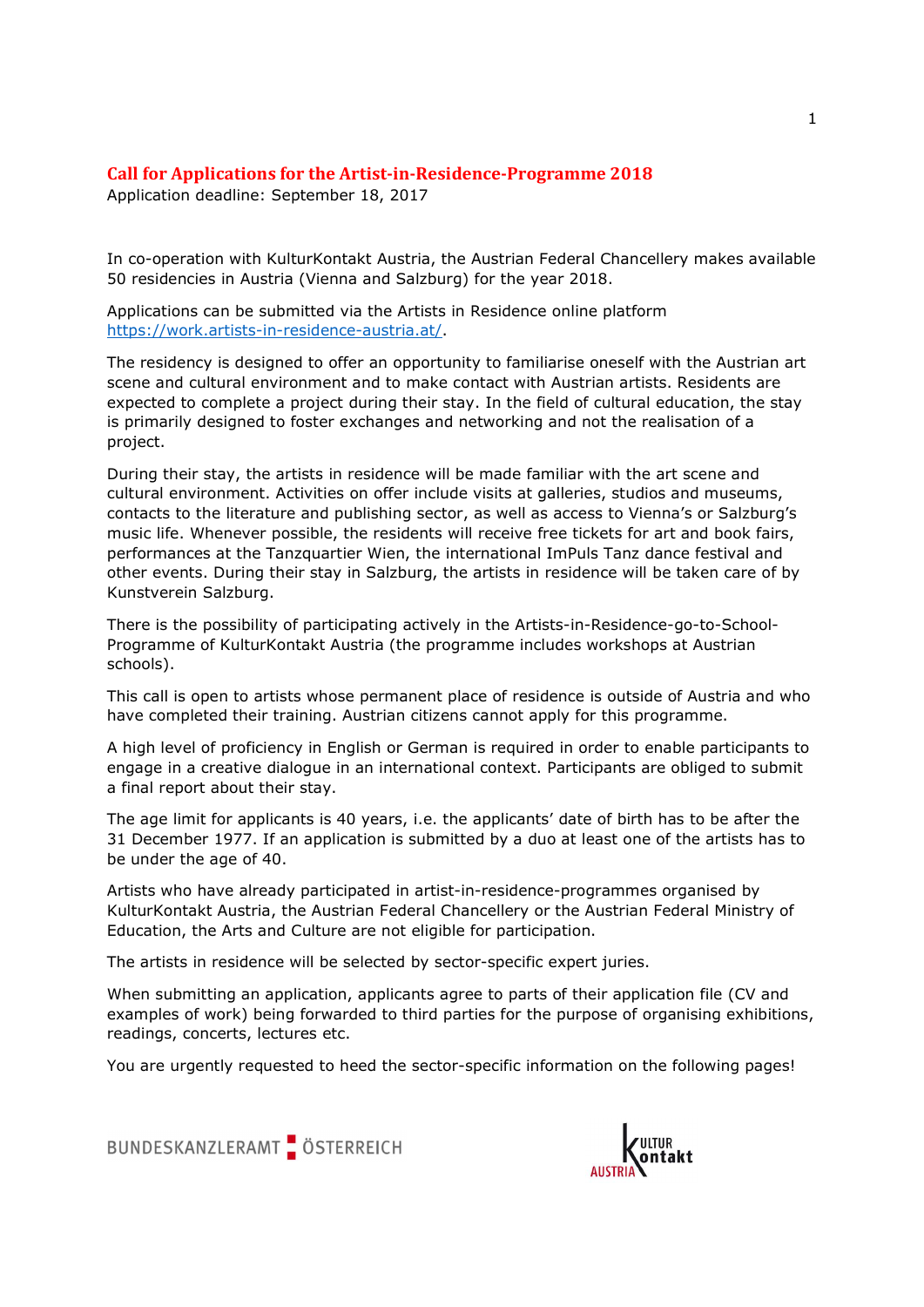## Applications can be submitted for only one of the following disciplines:

- Visual arts \*
- Art photography
- Video and media art \*\*
- **•** Composition
- Literature
- Literature for children and young people
- Literary translation
- Cultural education \*\*\*

\* Applications from the sector of performing arts will not be accepted.

\*\* For organisational reasons, the programme cannot accept applications from the film sector (shorts, feature film, documentary, avant-garde or experimental film, etc.).

\*\*\* Cultural education. For an application in this sector please consider that cultural educators within the meaning of this call are responsible for the pedagogic part of an exhibition, concert, theater etc. and in charge for the communication between the audience and the artists or the art. Cultural education can take place in a variety of settings, including arts education in formal and non formal educational institutions and educational programs in cultural institutions.

Length of stay varies as a function of the artistic discipline:

- Residency of 3 months for visual artists, art photographers, video & media artists, composers
- Residency of 1-2 months for writers and literary translators
- Residency of 1 month for arts and cultural educators

The grants are funded by the Austrian Federal Chancellery within the framework of its Artistin-Residence-Programme. KulturKontakt Austria acts as an advisor and provides organisational support.



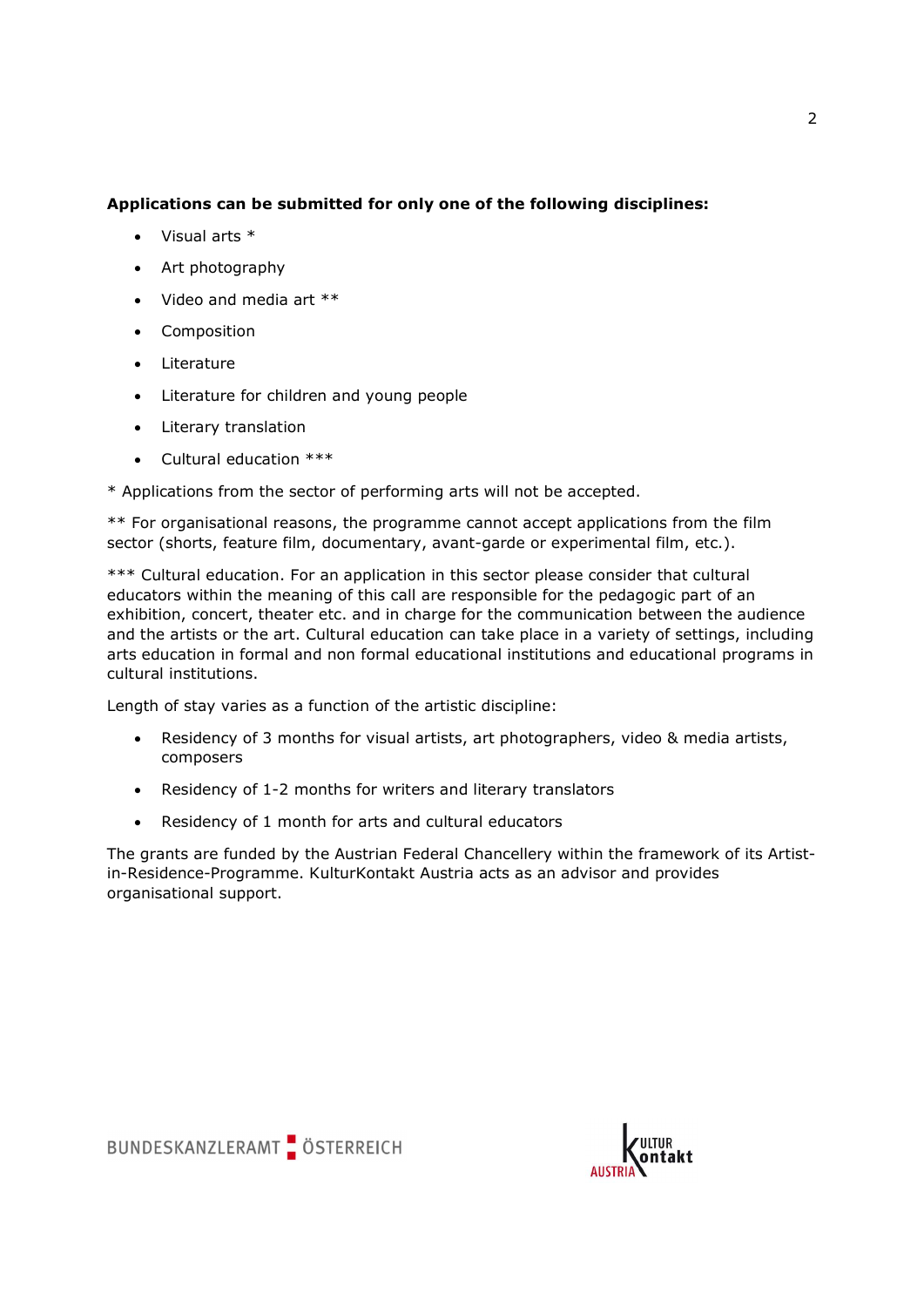### What can be expected from the residency?

- Residencies are provided in Vienna (all disciplines) or Salzburg (only visual arts, photography, video and media arts). While requests for a specific place will be fulfilled subject to availability, this cannot be guaranteed.
- Accommodation subject to availability, either in an apartment at the Schloss Laudon Parkdependance (14th district), a room in a flat in Vienna's 3rd or 9th district or an apartment at Salzburger Kunstverein in the City of Salzburg.
- The assignment of accommodation in Vienna is made by the residency provider. Unfortunately, individual preferences cannot be taken into account.
- Use of a community studio in Vienna's 2nd district, at Schloss Laudon or at the Salzburger Kunstverein.
- Contribution to cost of living expenses of Euro 800 per month. In case of absence exceeding 7 days, a pro-rata share of cost-of-living expenses will be paid.
- One-time contribution to art supplies of Euro 300 for visual artists and composers.
- The costs of translation for one sample text (no more than 10 pages at 1 800 characters each) from a foreign language into German for writers.
- Travel expenses as well as visa fees will not be paid nor refunded.
- Accident and health insurance will be provided; insurance cover excludes chronic disease and dental work.
- For the duration of the stay and depending on the place of accommodation, residents are provided with a mobile internet connect stick including SIM-card or WLAN for the duration of their residency. Notebooks will not be provided.
- For the duration of the stay, a cell-phone with a one-time prepaid credit in the amount of Euro 40 will be made available to the residents.
- Residents will also receive monthly passes for public transport in Vienna or Salzburg for the duration of their stay.
- Regular cleaning service for the living quarters and change of bed-linen and towels will be provided weekly or monthly, according to the place.
- A presentation of works may be arranged towards the end of the residency (subject to confirmation).
- No financial support can be provided for the production of catalogues, translations, book releases and performances.
- Residents may not bring other people (family members, friends, acquaintances, etc.) or pets to the residency. Only residents may spend the night at the accommodation.
- Neither the community studios nor the apartments are equipped for the needs of disabled.
- Compliance with the house rules of the residency is of the utmost importance.

BUNDESKANZLERAMT ÖSTERREICH

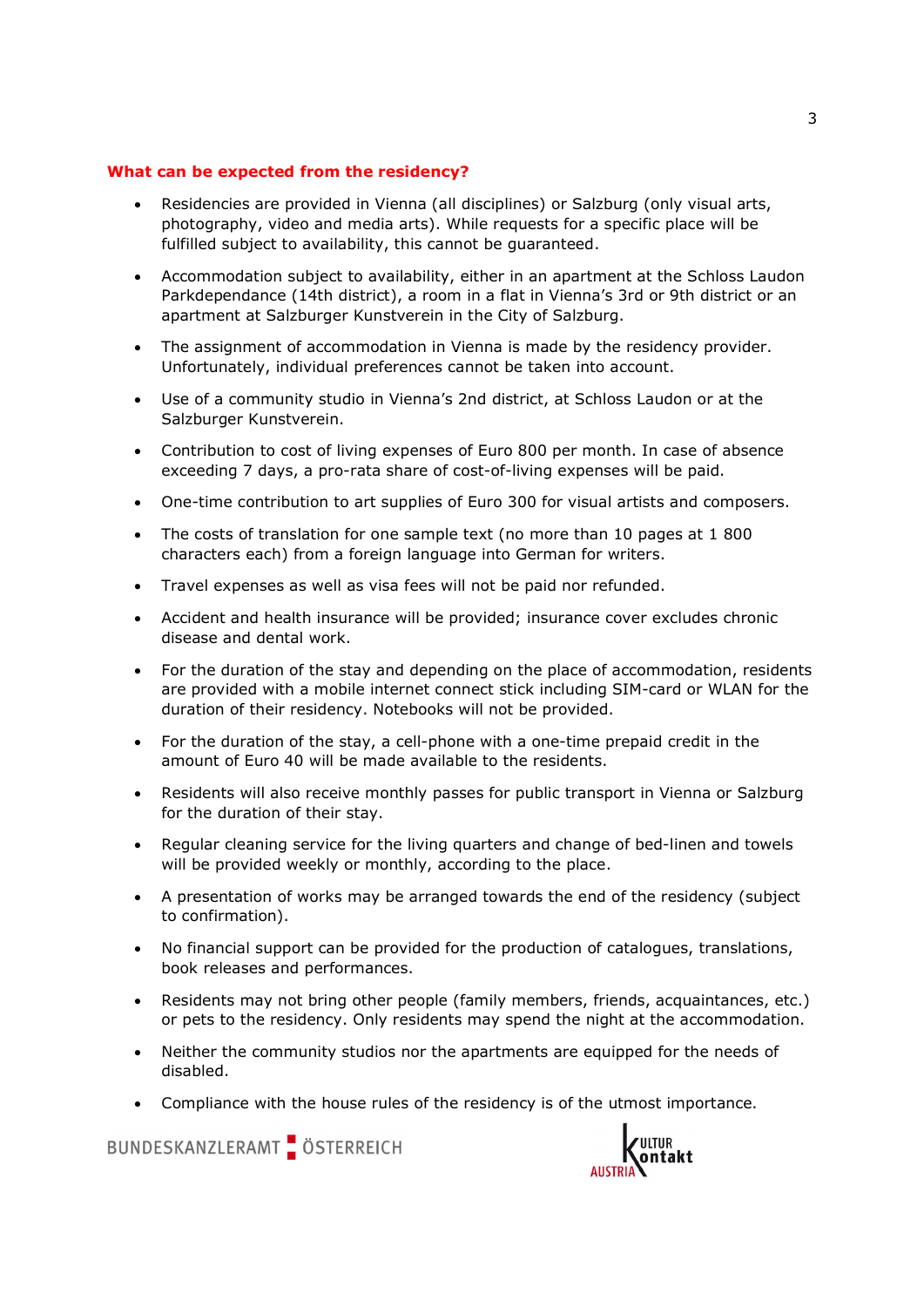## Sector-specific application requirements

### Visual arts, photography, video and media art

The grant is designed for individuals who have completed their artist training and/or have been working as free-lance artists for at least five years. Whereas students are not eligible for application, post-graduate students are welcome.

For organisational reasons, the programme can neither accept applications from the film sector (shorts, feature film, documentary, avant-garde or experimental film, etc.) nor from performing arts.

The following application documents need to be submitted electronically via the www.artistsin-residence-austria.at online platform within the respective deadline.

#### Applications by post or email cannot be considered.

An application portfolio contains mandatorily the following documents:

- 1. a completely filled-in application form,
- 2. portrait photograph (standard quality, e.g. passport picture),
- 3. CV and/or artist resume, (if two artists apply both must document their artistic career),
- 4. a motivation letter (no more than 1 page) specifying current artistic interests and projects,
- 5. a description of the project planned for the stay in Austria; projects with some reference to Austria will be appreciated (1 page max.),
- 6. one (1) letter of recommendation (e.g. from a university institution, an art college, a gallery or other institution related to art and culture etc.),
- 7. information about all previous residencies, study visits and traineeships in Austria within the last 5 years,
- 8. documentation of previous artistic work (portfolio), meaning a representative cross section of no more than 10 pages (no catalogues, no photo books, no posters, no originals!); in case of video and media artists: no more than 1 DVD with a max. presentation time of 10 min.

Applications can be submitted as of now until no later than September 18, 2017, 24.00, upon registration at www.artists-in-residence-austria.at. The electronic timestamp will be used to determine whether the submission was within the deadline (Central European Summer Time – CEST).

Jury meetings will be held at the end of October. The jury shall only consider complete applications.

Applicants will be informed in writing of the receipt of their submission and of the result of the jury meeting. Reasons given by the jury will not be communicated.

BUNDESKANZLERAMT ÖSTERREICH

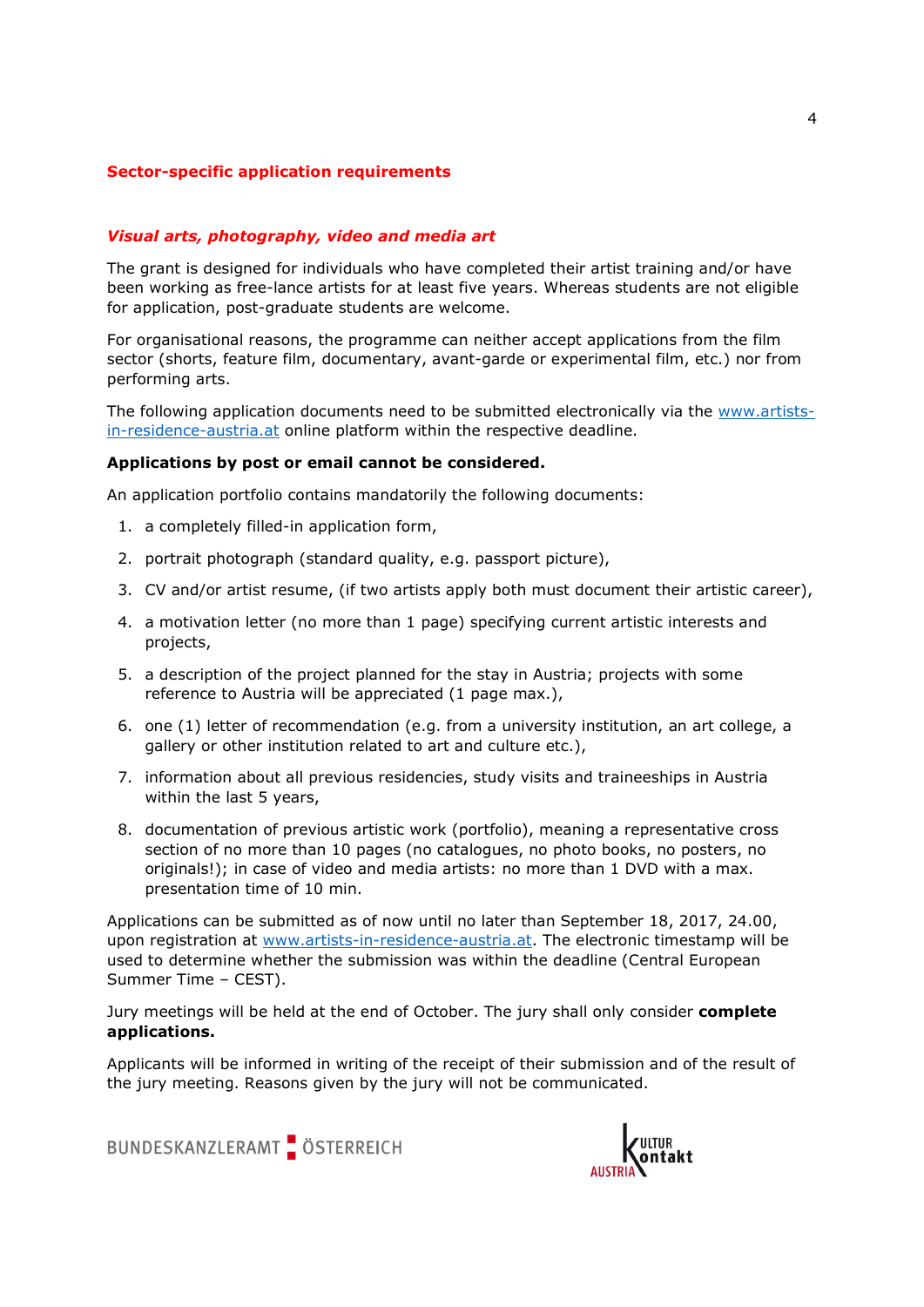Please address queries to Charlotte Sucher application@artists-in-residence-austria.at Telephone queries under 0043 (0)1 53115 - 206860. www.kunstkultur.bka.gv.at www.kulturkontakt.or.at www.artists-in-residence-austria.at

## Literature, literature for children and young people, literary translation

The grant is addressed to writers with at least two published works, as well as to literary translators who have completed their training and have published at least two literary translations (students are not eligible). Translators are only eligible if they translate Austrian literature into a foreign language.

The following application documents need to be submitted electronically via the www.artistsin-residence-austria.at online platform within the respective deadline.

#### Applications by post or email cannot be considered.

An application portfolio contains mandatorily the following documents:

- 1. a completely filled-in application form,
- 2. portrait photograph (standard quality, e.g. passport picture),
- 3. CV and/or artist resume, including a detailed list of publications or translations,
- 4. a motivation letter (no more than 1 page) specifying current artistic interests and projects,
- 5. a description of the project planned for the stay in Austria; projects with some reference to Austria will be appreciated (1 page max.),
- 6. one letter of recommendation (e.g. from a publisher, an editor, an author, a university institution or other institution related to art and culture etc.),
- 7. information about all previous residencies, study visits and traineeships in Austria within the last 5 years,
- 8. a representative selection of texts or translation samples (10 pages max., sorted, clearly legible photocopies). The texts need to be submitted in German or English translation (do not send courtesy copies of publications!).

Applications can be submitted as of now until no later than September 18, 2017, 24.00, upon registration at www.artists-in-residence-austria.at. The electronic timestamp will be used to determine whether the submission was within the deadline (Central European Summer Time – CEST).



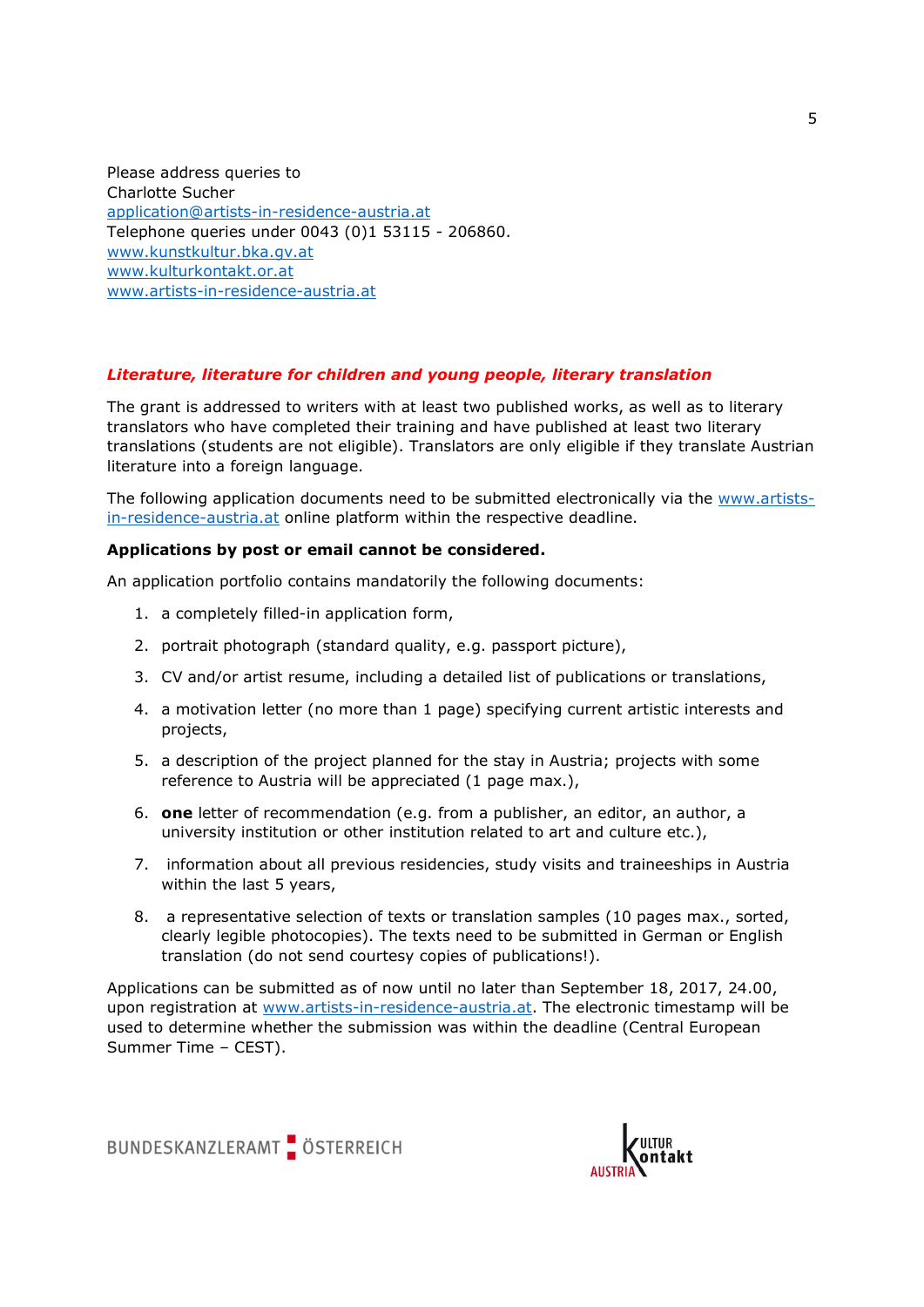Jury meetings will be held at the end of October. The jury shall only consider complete applications.

Applicants will be informed in writing of the receipt of their submission and of the result of the jury meeting. Reasons given by the jury will not be communicated.

Please address queries to

Charlotte Sucher application@artists-in-residence-austria.at Telephone queries under 0043 (0)1 53115 - 206860. www.kunstkultur.bka.gv.at www.kulturkontakt.or.at www.artists-in-residence-austria.at

#### **Composition**

The grant is addressed to composers who have completed their training and/or have been working as composers for at least five years. Whereas students are not eligible for application, post-graduate students are welcome. In case they are accepted, applicants need to be ready to compose a piece for an Austrian ensemble. A performance during the residency cannot be guaranteed.

Musical instruments and electronic equipment cannot be provided. If notified to the organisers well in advance, a recording studio may be made available for several hours.

The organizers ask applicants for their understanding that musical exercises above room volume are only possible in the community studio of Schloss Laudon. Instruments taken along must be announced ahead of the residency.

The following application documents need to be submitted electronically via the www.artistsin-residence-austria.at online platform within the respective deadline.

#### Applications by post or email cannot be considered.

An application portfolio contains mandatorily the following documents:

- 1. a completely filled-in application form,
- 2. portrait photograph (standard quality, e.g. passport picture),
- 3. CV including a detailed list of works and performances,
- 4. a motivation letter (no more than 1 page) specifying current artistic interests and projects,
- 5. a description of the project planned for the stay in Austria (1 page max.),
- 6. one letter of recommendation (e.g. from a university institution, a music college, an orchestra, a music ensemble, institution related to art and culture, a concert organiser, etc.),



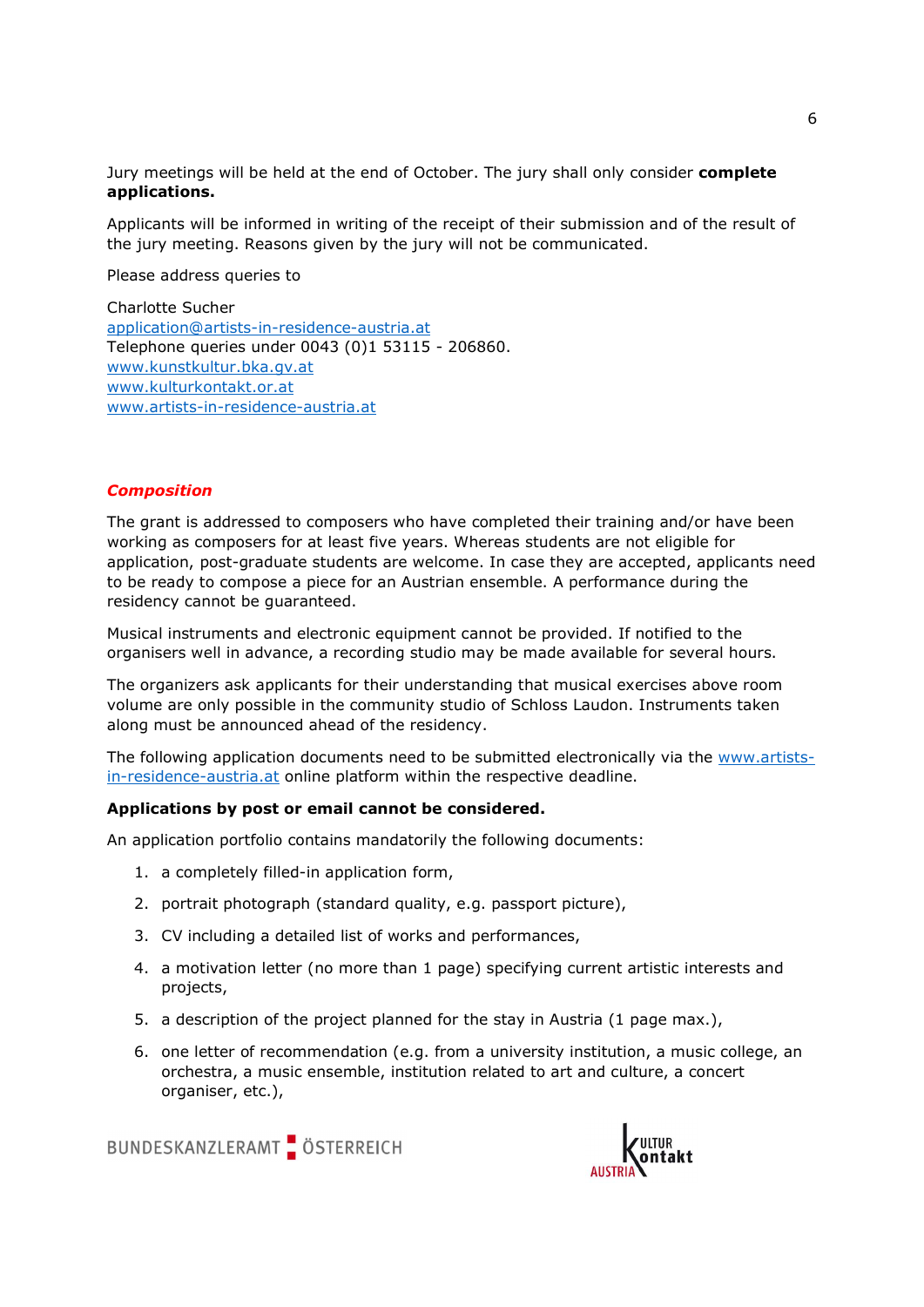- 7. information about all previous residencies, study visits and traineeships in Austria within the last 5 years,
- 8. documentation of previous work as a composer (max. 2 exemplary scores, optionally one CD of a performance of one of these compositions; in case of electro-acoustic works please submit the score usually used in this medium; graphic scores are admissible).

Applications can be submitted as of now until no later than September 18, 2017, 24.00, upon registration at www.artists-in-residence-austria.at. The electronic timestamp will be used to determine whether the submission was within the deadline (Central European Summer Time – CEST).

Jury meetings will be held at the end of October. The jury shall only consider complete applications.

Applicants will be informed in writing of the receipt of their submission and of the result of the jury meeting. Reasons given by the jury will not be communicated.

Please address queries to

Charlotte Sucher application@artists-in-residence-austria.at Telephone queries under 0043 (0)1 53115 - 206860. www.kunstkultur.bka.gv.at www.kulturkontakt.or.at www.artists-in-residence-austria.at

## Cultural education

For an application in this sector please consider that cultural educators within the meaning of this call are responsible for the pedagogic part of an exhibition, concert, theatre etc. and in charge for the communication between the audience and the artists or the art.

Cultural education can take place in a variety of settings, including arts education in formal and non formal educational institutions and educational programmes in cultural institutions.

In the field of cultural education, the stay is primarily designed to foster exchanges and networking and not the realisation of a project.

Applicants need to establish proof of previous experience and/or work of several years in this sector.

The following application documents need to be submitted electronically via the www.artistsin-residence-austria.at online platform within the respective deadline.

Applications by post or email cannot be considered.